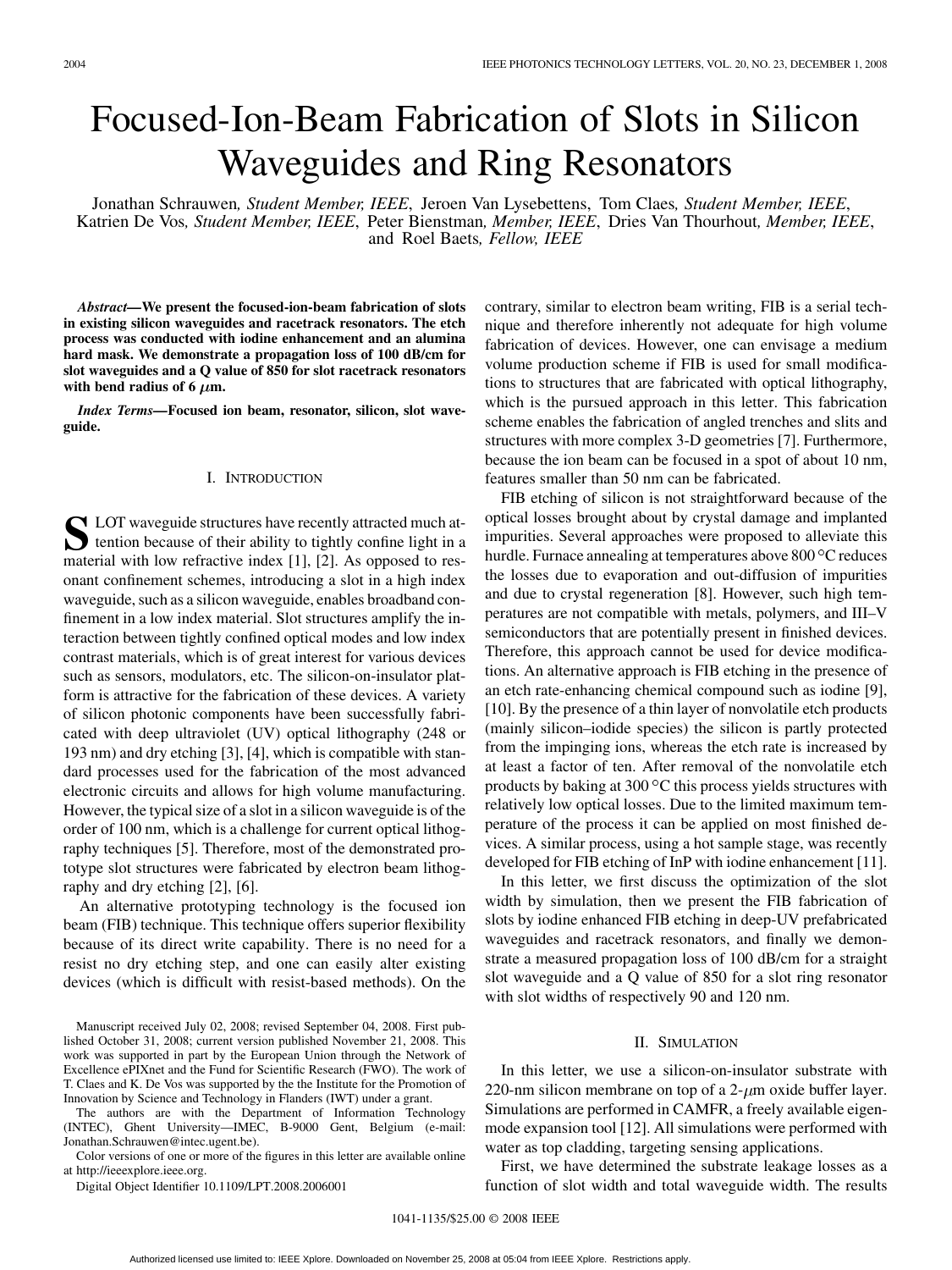

Fig. 1. (Left axis) Simulated modal loss due to substrate leakage through the  $2-\mu$ m bottom oxide cladding, as a function of slot width for 500- and 600-nm wide wires. (Right axis) Minimally detectable change in refractive index of the top water cladding.

are presented in Fig. 1 (left vertical axis). For 500-nm waveguides the losses increase dramatically for slot widths in excess of 100 nm because the mode size increases; in 600-nm waveguides the losses are more than one order of magnitude lower. Nevertheless, these substrate leakage losses are far lower than the measured material absorption losses (see the following). Another important optimization parameter is the mode overlap with the top cladding material, i.e., the aqueous region shown in the inset of Fig. 1, which determines the sensitivity of resonance wavelength shifts on changes of refractive index in this material. The results of this simulation are presented on the right vertical axis in Fig. 1, supposing that the minimally detectable resonance wavelength shift is 5 pm, at a wavelength of 1550 nm. For 600-nm wires the optimum slot width is around 120 nm, for 500 nm it is about 70 nm.

### III. FABRICATION WITH FIB

The slots were fabricated in an FEI Nova Nanolab 600, with a gallium focused ion beam current of 50 pA and acceleration voltage of 30 keV, corresponding to a beam size of about 30 nm. In previous work, we have demonstrated relatively low loss devices with 90-nm slits and vertical sidewalls by using alumina as hard etch mask and iodine as selective etchant [7]. Similarly, an alumina layer of 50 nm was first deposited on the deep-UV fabricated waveguides. Due to the limited penetration depth of gallium ions this thickness is sufficient to protect the sample during ion imaging and alignment procedures. Furthermore, the etch rate selectivity is sufficient (more than ten) to guarantee nearly vertical sidewalls of the etched slots. The slits were etched through alumina and silicon in one step using iodine etch enhancement. The width of the slit can be varied by adjusting the etch dose or by using a higher beam current and thus larger beam size. Since the bottom oxide is also etched by this process—albeit slower than silicon—the slot depth is also affected by this variation. Nearly vertical sidewalls of FIB etched structures can also be obtained by using suspended silicon membranes [13], but this complicates the fabrication procedure and limits flexibility. After FIB etching the sample was baked on a



Fig. 2. (a) Cross-sectional micrograph (after Pt deposition) of an FIB etched 90-nm wide slot in a 500-nm wide waveguide. The dashed–dotted lines highlight the slot edges. (b) Top view micrograph of part of an FIB etched slot in an access waveguide and racetrack resonator. The inadequate alignment can be improved by using more complex alignment strategies.

hotplate in  $N_2$  for 2 h at 300 °C to remove the nonvolatile silicon–iodide layer [10].

Alignment of the etched slot on the existing waveguides and rings was performed by making ion microscopy images and visually overlaying the slots. The precision of this technique was limited because of the 12-bit digital scan generator in our machine (the size of the grid is the field of view divided by 4096). A higher magnification increases the alignment accuracy; but to be able to etch a slot in a racetrack resonator (with bend radius of 6  $\mu$ m and straight sections of 3  $\mu$ m) without stitching, a field of view of 25.6  $\mu$ m was chosen. The patterns were defined with a digital scan algorithm, with a dwell time of 400 ns and a pitch of 3 nm. To etch straight slots with a length of 30, 40, and 50  $\mu$ m a single stitch was used. Fig. 2(a) shows a cross-sectional micrograph of a 90-nm slot in a 500-nm wide waveguide (Pt was deposited *in situ* before cross sectioning). This slot was etched in the presence of adsorbed iodine on the surface, in 170 000 passes, where each point is etched for 400 ns per pass. This corresponds to an etch dose of 1.1  $\mu$ C/cm. The 90-nm one was the thinnest slot we could obtain with a beam current of 50 pA and beam size of 30 nm.

The same process was used to etch a slot in a 600-nm wide racetrack resonator. However, in this case, the number of passes was 275 000, which brings the total etch dose to 1.83  $\mu$ C/cm (total etch time was about 2 min). The measured slot width was 120 nm. Fig. 2(b) shows a top view micrograph of part of the etched slot in access waveguide and racetrack resonator. The evident alignment errors are mainly caused by the simple visual alignment procedure and can be alleviated by using more complex alignment strategies implementing image recognition and multipoint alignment of the write field. However, this was beyond the scope of this work.

#### IV. MEASUREMENT AND DISCUSSION

The devices were characterized in a fiber-to-fiber transmission measurement. The setup consists of polarization controlled light from a tunable laser that is coupled in and out of tapered broad waveguides by near vertically positioned fibers and grating couplers. A droplet of water was placed on top of the fabricated devices to provide the aqueous top cladding.

The propagation losses of the straight slot waveguides were calculated by linear regression of the loss through device lengths from 10 to 50  $\mu$ m, as displayed in Fig. 3 (top). The plotted